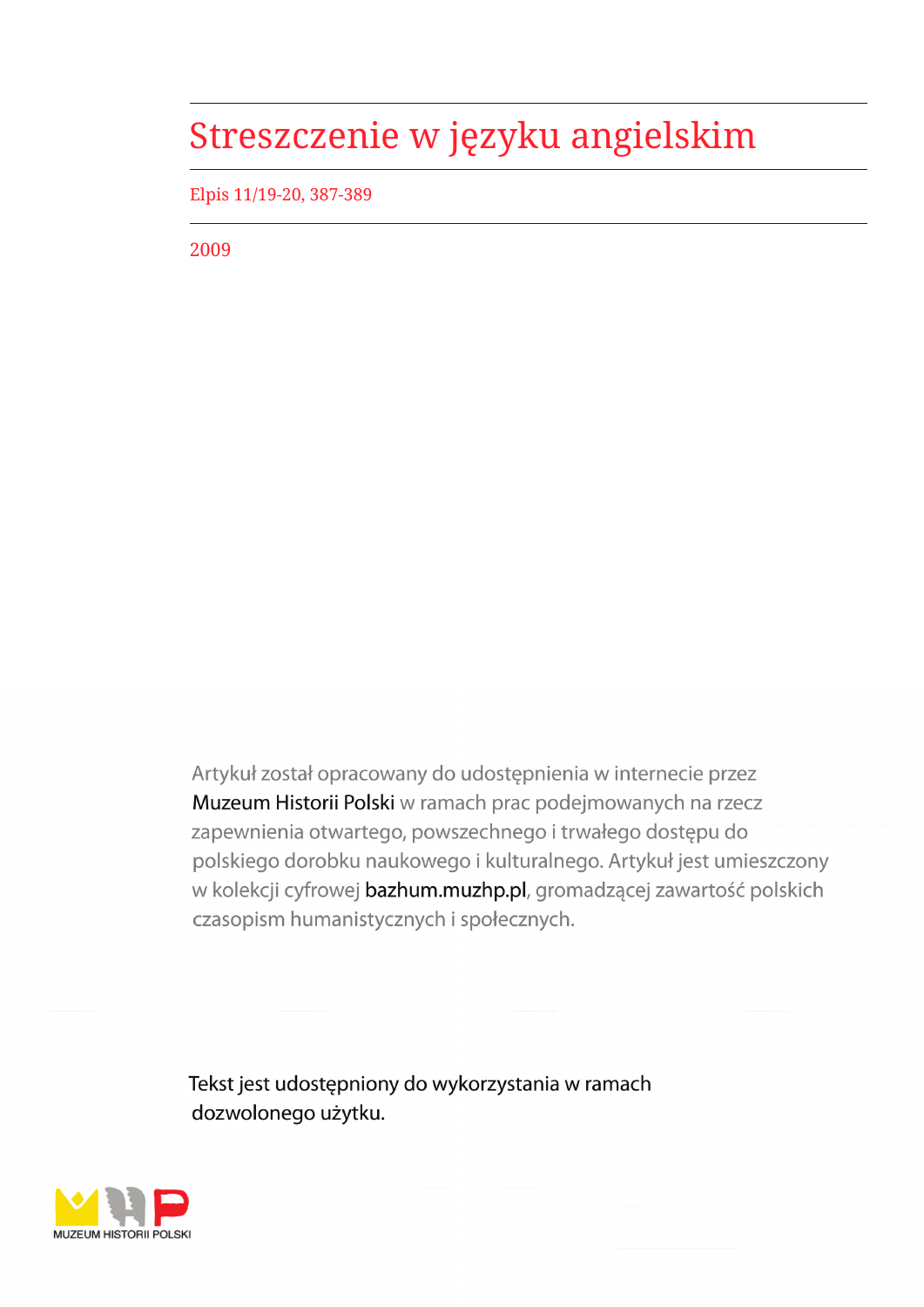## **Streszczenie w języku angielskim**

The next issue of the theological periodical "Elpis" contains materials from the conference "Orthodoxy in face of the problems of the contemporary world" as well as articles written by the workers and co-workers of the Faculty of Orthodox Theology at the University of Białystok.

The conference, which was held in Białystok on May 29<sup>th</sup>, 2009, was opened by His Eminence Metropolitan of Warsaw and all Poland **Sawa** (Hrycuniak), the Chair of the Faculty of Orthodox Theology.

Archbishop **Mitrofan** of the Kiev Theological Academy, in his presentation *The unity of Orthodoxy in the divided world: jurisdictional issues,* specified the situation in the Ukraine, where two noncanonical Orthodox Churches are active.

Fr **Jerzy Tofiluk**, in his paper *Anthropology of the Orthodox Church in the context of modern technocracy*, pointed out the permanent values the Orthodox vision of man brings into the consciousness of the man of the technocratic era.

Fr **Henryk Paprocki**, in his report *Orthodoxy in the face of economic threats* based on Fr Sergiusz Bulgakow's concepts, presented a vision of human-friendly economy.

Fr **Doroteusz Sawicki**, in his paper *Is History a teacher in the modern world?* referred to the influence of historical experiences on current actions of man.

Fr **Arkadiusz Aleksiejuk**, in the presentation *Contemporary bioethical issues*, talked about the attitude of Orthodoxy towards the problems which result from the progress in biological and medical sciences.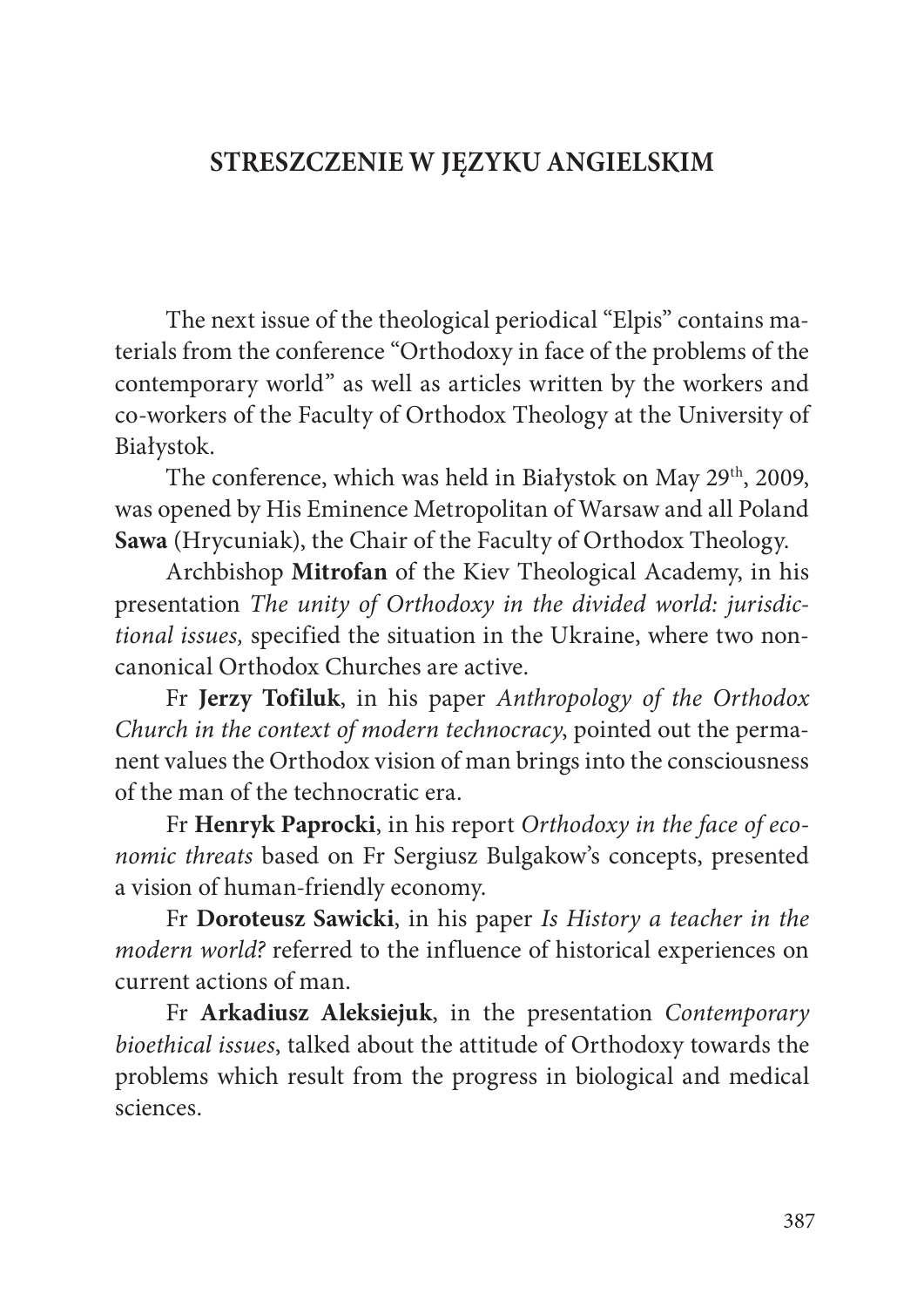Fr **Marek Ławreszuk**, in the paper *Orthodoxy in the face of ethnofiletism*, raised a topical issue of the place of particular nations in the Church and attempts at solving the problems connected therewith.

Fr Archimandrite **Warsonofiusz** (Doroszkiewicz) in his presentation *Role of monasticism in the modern world*, talked about potential influence of monasticism on the development of humanism in the world.

Fr **Marian Bendza**, in the paper *Orthodoxy and Ecology* presented ecological problems in the context of the Ecumenical Patriarchate's actions.

At the end of the conference **Adam Misiuk** presented a summing-up of the reconstruction of the Supraśl monastery (*25 years of the reconstruction of the Supraśl monastery: Its revival and growth in importance*).

In the section *Articles* are the following items:

Bishop **Jerzy** (Pańkowski), in the article *The Study of the Church according to Hilarion Troicki* (1886–1929), presented the ecclesiology of the recently canonized Orthodox saint.

Fr **Marek Ławreszuk**, in the article *The historical development of the Jerusalem Typikon and its modern importance*, discussed the development of the basic book for the regulation of the system of Orthodox services.

**Włodzimierz Bendza**, in his article *Orthodoxy in the uniting Europe*, discussed a potential role of the Orthodox Church in the European Union.

**Mirosław Białous**, in the article *Christ's Church in the dogmaticcatechetical aspect*, presented the development of Orthodox Ecclesiology over centuries.

Bishop **Jerzy** (Pańkowski), in the article *The motivation of giving alms to the others*, presented theological justification for the care for the poor.

**Joanna Rękas**, in her article *Orthodox understanding of Salvation* presented the distinct position of Orthodox Theology concerning this issue and its characteristics.